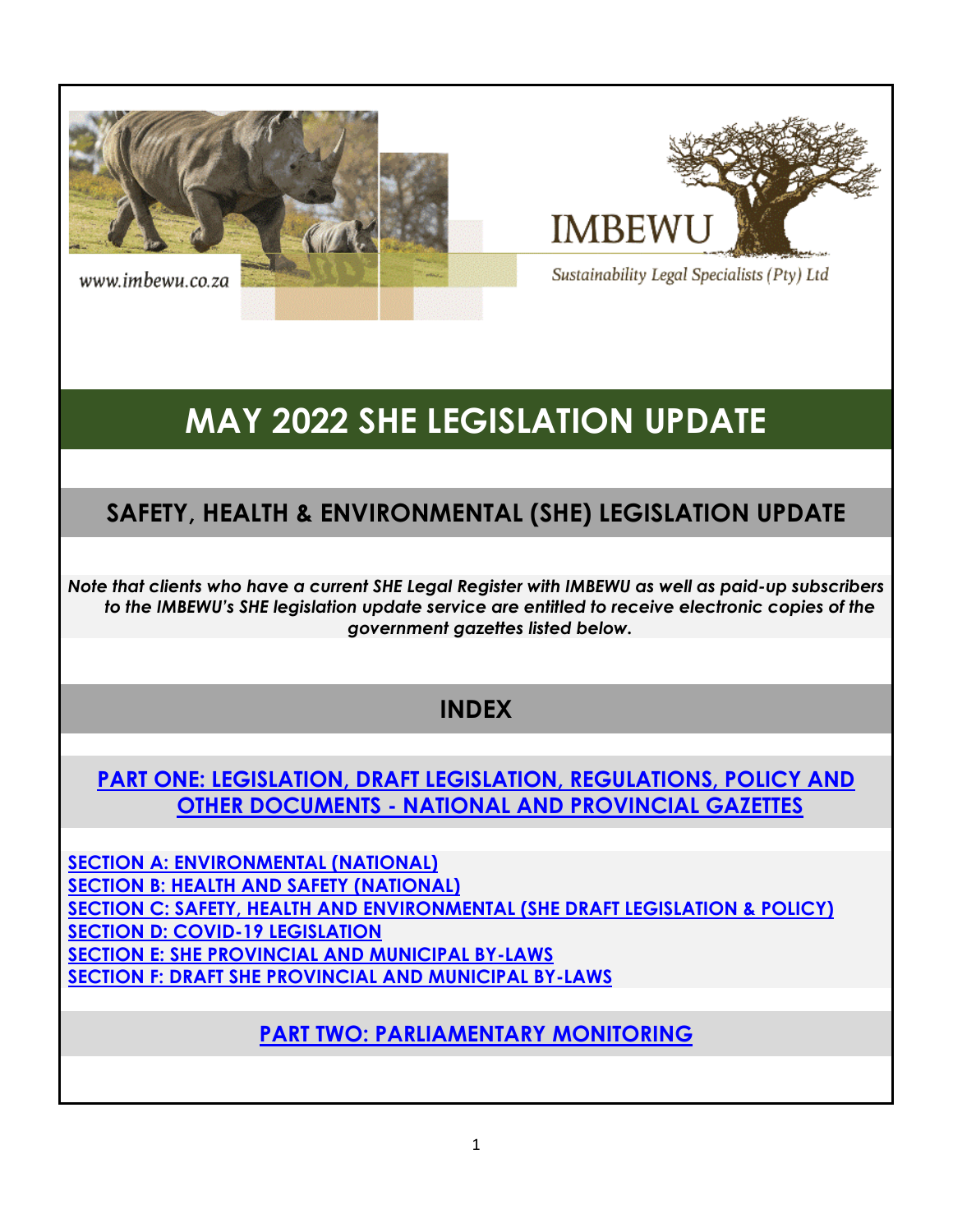## **SECTION A: ENVIRONMENTAL (NATIONAL)**

#### <span id="page-1-1"></span><span id="page-1-0"></span>**NATIONAL ENVIRONMENT MANAGEMENT ACT 107 OF 1998**

1. Amendments to the Financial Provisioning Regulations, 2015. Published in GG 46378 NN 2087 dated 19 May 2022.

#### **NATIONAL LAND TRANSPORT ACT 22 OF 2009**

2. White Paper on the National Rail Policy, March 2022. Published in GG 46356 NN 2077 dated 12 May 2022 and in GG 46422 NN 1050 dated 27 May 2022.

#### **ANIMAL DISEASE ACT 35 OF 1984**

3. Control measures relating to foot and mouth disease in certain areas. Published in GG 46350 NN 2075 dated 10 May 2022.

#### **PETROLEUM PRODUCTS ACT 120 OF 1977**

4. Liquefied Petroleum Gas Rollout Strategy. Published in GG 46358 NN 2080 dated 13 May 2022.

#### **PLANT BREEDER'S RIGHTS ACT 15 OF 1976**

5. Amendment to the Regulations relating to Plant Breeder's Rights. Published in GG 46382 NN 2098 dated 20 May 2022.

## **SECTION B: SAFETY AND HEALTH (NATIONAL)**

#### **OCCUPATIONAL HEALTH AND SAFEY ACT 85 OF 1993**

- 6. Asbestos Abatement Regulations, 2020. Published in GG 46380 NN 2092 dated 20 May2022.
- 7. Commercial Diving Regulations, 2022. Published in GG 46380 NN 2091 dated 20 May 2022.

#### **NATIONAL RAILWAY SAFETY REGULATION ACT 16 OF 2002**

8. Determination of Permit Fees under section 23(2) of the Act. Published in GG 46366 NN 2084 dated 13 May 2022.

#### **NATIONAL HEALTH ACT 61 OF 2003**

9. Amendment to the Regulations relating to the Surveillance and the Control of Notification Medical Conditions. Published in GG 46319 NN 2060 dated 4 May 2022.

#### **EMPLOUMENT EQUITY ACT 55 OF 1998**

10. Public Register Notice. Publishes in GG 46322 NN 2064 dated 6 May 2022.

#### **MEDICINES AND RELATED SUBSTANCES ACT 101 OF 1965**

11. Notification of registration of medicines in terms of section 17 of the Act. Published in GG 46358 NN 2079 dated 13 May 2022.

## **SECTION C: SAFETY, HEALTH AND ENVIRONMENTAL (DRAFT NATIONAL LEGISLATION AND REGULATIONS)**

#### <span id="page-1-2"></span>**NATIONAL HEALTH ACT 61 OF 2003 AND INTERNATIONAL HEALTH REGULATIONS ACT 28 OF 1974**

12. An extension of comment period for the regulations relating to surveillance and the control of notifiable medical conditions: Amendment; regulations relating to public health measures in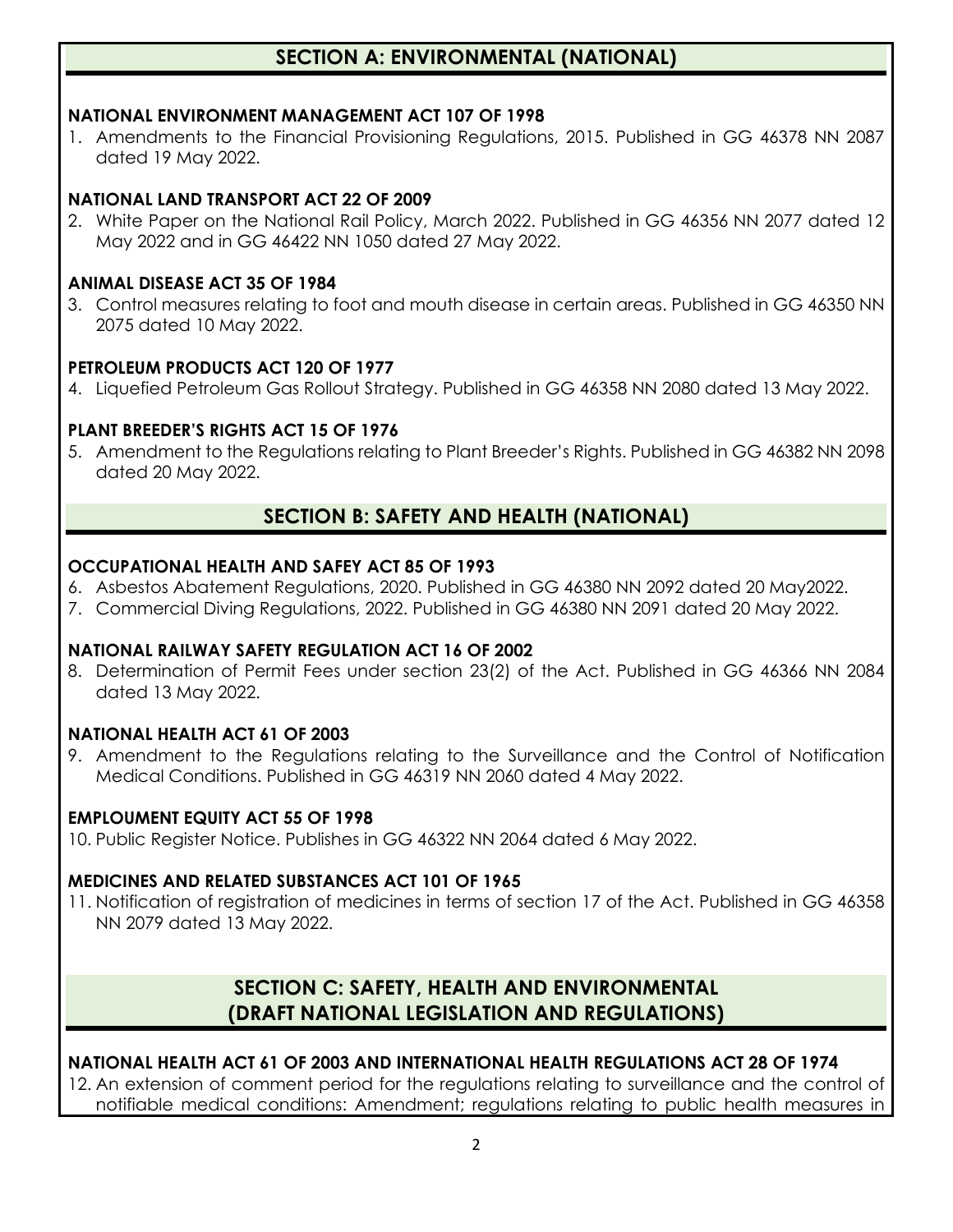points of entry; regulations relating to the Management of Human Remains and regulations relating to Environmental Health. Comment period has been extended for 3 months from the date of publication of this notice. Published in GG 46319 NN 2061 dated 4 May 2022.

#### **NATIONAL ENVIRONMENTAL MANAGEMENT ACT 107 OF 1998**

13. Suspension and postponement of compliance with the minimum emission standards and the applications for the issuance of Provisional Atmospheric Emission Licences. Members of the public are invited to submit written comments within 14 days from the date of publication of this gazette. Published in GG 6355 NN 2076 dated 12 May 2022.

#### **NATIONAL ENVIRONMENTAL MANAGEMENT: WASTE ACT 59 OF 2008**

14. Consultation on the intention to take a decision on applications for the exclusion of a waste stream or a portion of such a waste stream for beneficial use from the definition of waste. Members of the public are invited to submit written comments within 30 days from the date of publication of this notice. Published in GG 46389 NN 2106 dated 20 May 2022.

#### **DEPARTMENT OF FORESTRY, FISHERIES AND THE ENVIRONMENTAL**

15. Stockholm and Rotterdam Conventions: Request for information on chemicals to be recommended for listing at the 10<sup>th</sup> Conference of the Parties (COP Members of the public are invited to submit written comments within 30 days of publication. Published in GG 46347 NN 2073 dated 10 May 2022.

#### **NATIONAL WATER ACT 36 OF 1998**

16. Proposal for the amendment of the Vaal River Catchment Management Agency Area through the extension of the boundaries and operational area to include the Orange Water Management Area in terms of section 78(4) of the Act. Published in GG 46422 NN 2116.

#### **WATER SERVICE ACT 108 OF 1997**

17. Intention to disestablish Sedibeng Water (SW) and transferring of staff; assets and liabilities into both Magalies Water and Bloem Water. Members of the public are invited to submit written comments within 40 days from the date of publication of this notice. Published in GG 46393 NN 2107 dated and in GG 46422 NN 2117 dated 27 May 2022.

#### **CIVIL AVIATION ACT 13 OF 2009**

18. Civil Aviation Regulations, 2011. Members of the public are invited to submit written comments before or on 11 June 2022. Published in GG 46366 NN 2085 dated 13 May 2022.

#### **STANDARDS ACT 8 OF 2008**

19. Drafts for comments: Amendment of existing standards; Withdrawal of the South African National Standards; Withdrawal of informative and normative documents; Issuing of the South African National Standards. Published in GG 46382 NN1037 dated 20 May 2022.

#### **THE INFRASTRUCTURE DEVELOPMENT ACT 23 OF 2014**

20. Country Investment Strategy for comments. Members of the public are invited to submit written comments within 30 days from the date of publication. Published in GG 46382 Notice Number 1035 dated 20 May 2022.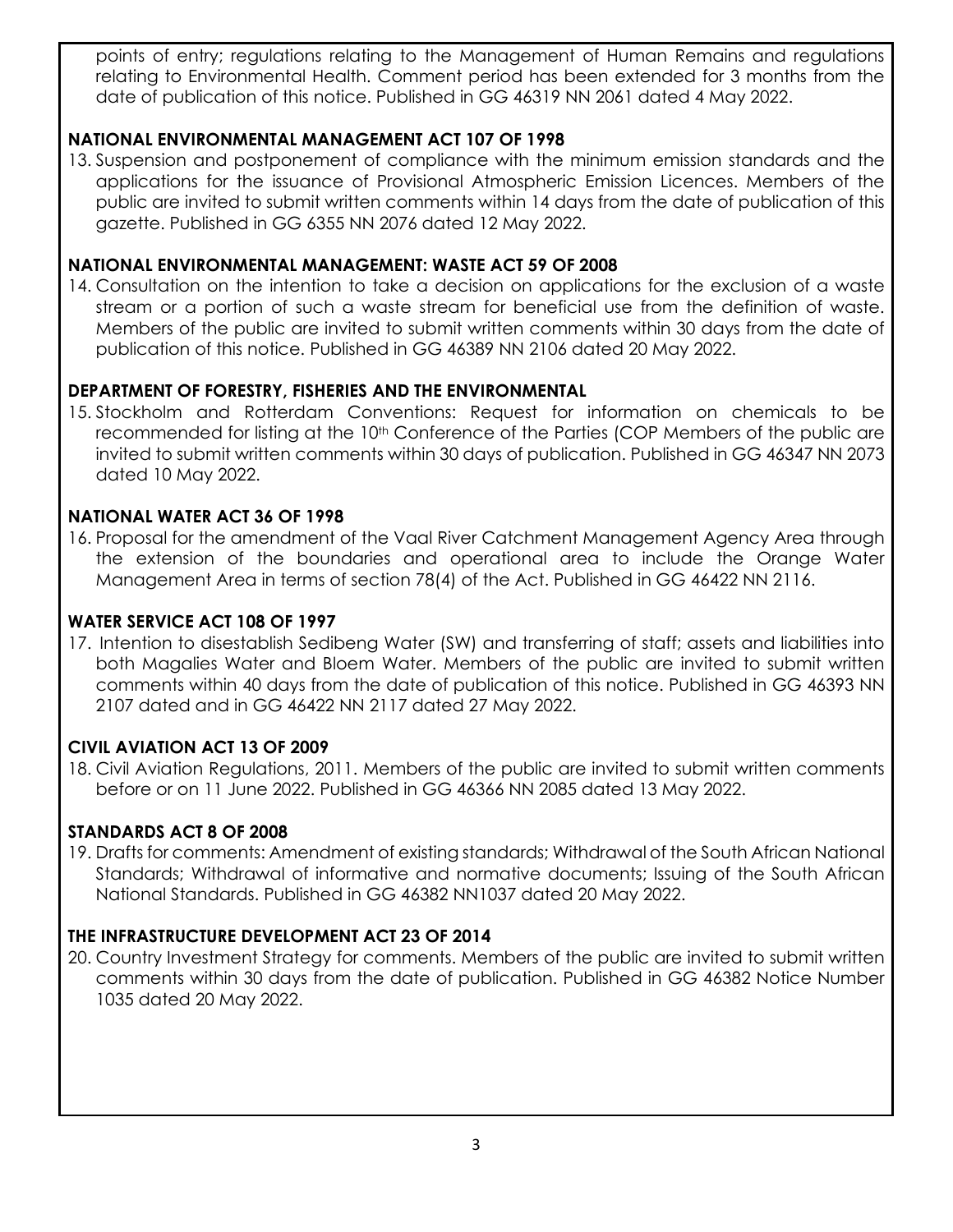## **SECTION D: COVID-19 LEGISLATION**

<span id="page-3-0"></span>*(Note to IMBEWU SHE Legal Register Clients – this legislation will NOT be included in your SHE Legal Registers and associated legislation databases as the regulations will be repealed when the virus has been contained i.e. they are temporary regulations to deal with a particular situation*)*.*

#### **DISASTER MANAGEMENT ACT 57 OF 2002**

<span id="page-3-1"></span>No applicable or relevant COVID – 19 legislative updates were published in May 2022.

## **SECTION E: SAFETY, HEALTH AND ENVIRONMENTAL (PROVINCIAL LEGISLATION AND MUNICIPAL BY-LAWS)**

#### <span id="page-3-2"></span>*NORTHERN CAPE PROVINCE*

- 21. Spatial Planning and Land Use Management Act 16 of 2013 and Section 13 of Local Government: Municipal Systems Act 32 of 2000: Compilation of an all – inclusive Land Use Management Scheme:
	- a. for the Karoo Hoogland Municipality. Published in PG 2500 NN 82 dated 2 May 2022.
	- b. for the Kareeberg Municipality. Published in PG 2500 NN 83 dated 2 May 2022.
	- c. Ubuntu Local Municipality: Compilation of an All-Inclusive Land Use Management Scheme (LUMS) for the Ubuntu Municipality. Published in PG 2506 NN 86 dated 23 May 2022.
	- d. Compilation of an all-inclusive Land Use Scheme for the Siyancuma Local Municipality. Published in PG 2507 NN 217 dated 30 May 2022.
	- e. Compilation of an all-inclusive land use scheme for the Emthanjeni Local Municipality. Published in PG 2507 NN 210 dated 30 May 2022.
- 24. Spatial Planning and Land Use Management Act 10 of 2013: Approval of the updated Spatial Development Framework, as well as a single Land Use Management System (Land Use Scheme, Manual & Application Procedure and Application Form – LUMS) and By-law on Land Use Management for the Khâi-Ma Municipality. Published in PG 2503 NN 202 dated 9 May 2022.
- 25. National Water Act 36 of 1998: Namakwa and Pixley ka Seme District Municipalities Groundwater Use, limiting the use of water in terms of Item 6 of Schedule 3. Published in PG 2507 NN 218 dated 30 May 2022.

#### *WESTERN CAPE PROVINCE*

26. Department of Environmental Affairs and Development Planning: Declaration of Twee Rivieren Nature Reserve. Published in PG 8586 NN 51 dated 29 April 2022.

#### *NORTH WEST PROVICE*

27. Ramotshere Moiloa Spatial Planning and Land Use Management By-law, 2017: Notice of Adopted Spatial Development Framework. Published in PG 8361 NN 191 dated 31 May 2022.

## **SECTION F: SAFETY, HEALTH AND ENVIRONMENTAL (DRAFT PROVINCIAL LEGISLATION AND MUNICIPAL BY-LAWS)**

#### <span id="page-3-3"></span>*EASTERN CAPE PROVINCE*

28. National Environmental Management: Integrated Coastal Management Act 24 of 2008. Consultation process in terms of Section 33(1) of the Act. Draft on the Qinirha Estuarine Management Plan. Members of the public are invited to submit written comments within 30 days from the date of publication. Published in PG 4731 NN 285 dated 2 May 2022.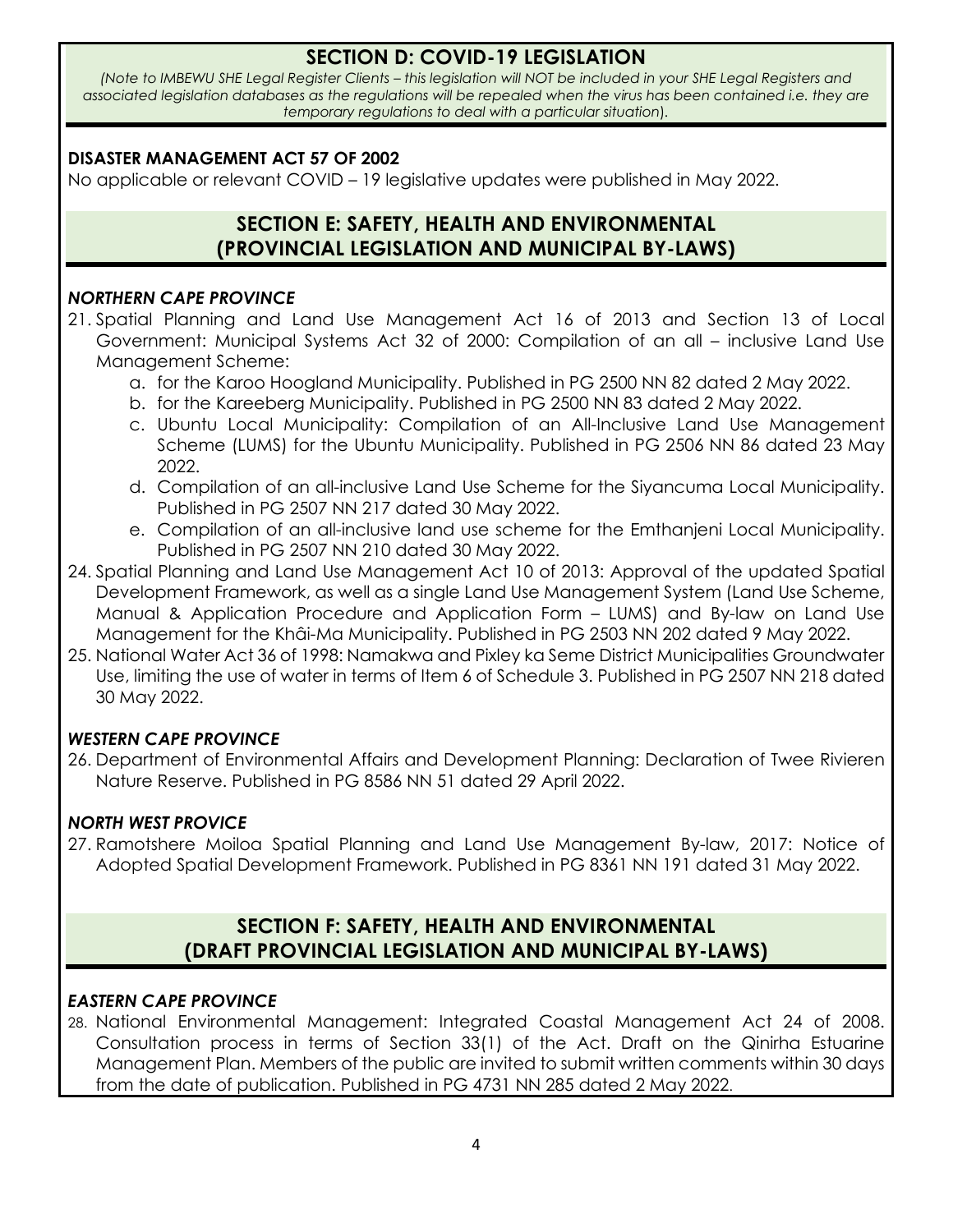29. Constitution, Act 108 of 1996: Kouga Municipality: Notice No. 79/2022 Public Invitation for comments to the Draft Waste Management By-laws of Kouga Municipality. Members of the public are invited to submit written comments within 30 days from the date of publication. Published in PN 749 NN 458 dated 30 May 2022.

## *GAUTENG PROVINCE*

- 30. Spatial Planning and Land Use Management Act 16 of 2013: Draft on the Lesedi Local Municipality Spatial Development Framework (2022). Members of the public are invited to submit written comments within 60 days from 4 May 2022 to 4 July 2022. Published in PG 151 NN 528 dated 4 May 2022.
- 31. Gauteng Transport Infrastructure Act 8 of 2001:
	- a. Notice of Route Determination of a Railway Line in terms of the Act, as amended by Gauteng Transport Infrastructure Amendment Act (6/2003): Gauteng Department of Roads and Transport. Members of the public are invited to submit written comments within 30 days of publication. Published in PG 173 NN 380 dated 25 May 2022.
	- b. Notice of Acceptance of New and Amended Sections of Provincial Routes. Members of the public are invited to submit written comments within 30 days of publication. Published in PG 173 NN 374 dated 25 May 2022 and in PG 173 NN 373 dated 25 May 2022.

#### *NORTH WEST PROVICE*

32. Municipal Systems Act 32 of 2000: Naledi Local Municipality: Public notice of Draft Spatial Development Framework and Draft Vryburg CBD Precinct Plan. Members of the public are invited to submit written comments within 60 days of publication. Published in PG 8355 NN 303 dated 17 May 2022 and in PG 8359 NN 304 dated 24 May 2022.

#### *NORTHERN CAPE PROVINCE*

33. Spatial Planning and Land Use Management Act 16 of 2013: Review of the Dakgatlona Spatial Development Framework. Members of the public are invited to submit written comments on or before 2 July 2022. Published in PG 2500 NN 81 dated 2 May 2022.

#### *WESTERN CAPE PROVINCE*

- 34. Department of Environmental Affairs and Development Planning: Land Development Application for the Development of a Sand Mine. Members of the public are invited to submit written comments within 21 days of this publication. Published in PG 8587 dated 6 May 2022.
- 35. City of Cape Town: Invitation for Public Comment on the Draft Diep Estuarine Management Plan. Members of the public are invited to submit written comments on or before 30 June 2022 of publication. Published in PG 8596 dated 27 May 2022.

#### *FREE STATE PROVINCE*

36. Spatial Planning and Land Use Management Act 16 of 2013: Local Municipality: Development Framework of Setsoto Local Municipality in terms of the Act. Members of the public are invited to submit written comments on or before the 13<sup>th</sup> of July 2022. Published in PG 12 NN 25 dated 13 May 2022.

#### *KWAZULU NATAL PROVICE*

37. Spatial Planning and Land Use Management Act 16 of 2013: Amajuba District Draft Spatial Development Framework (SDF). Members of the public are invited to submit written comments on or before 30 June 2022 of publication. Published in PG 2405 NN 144 dated 26 May 2022. 38.